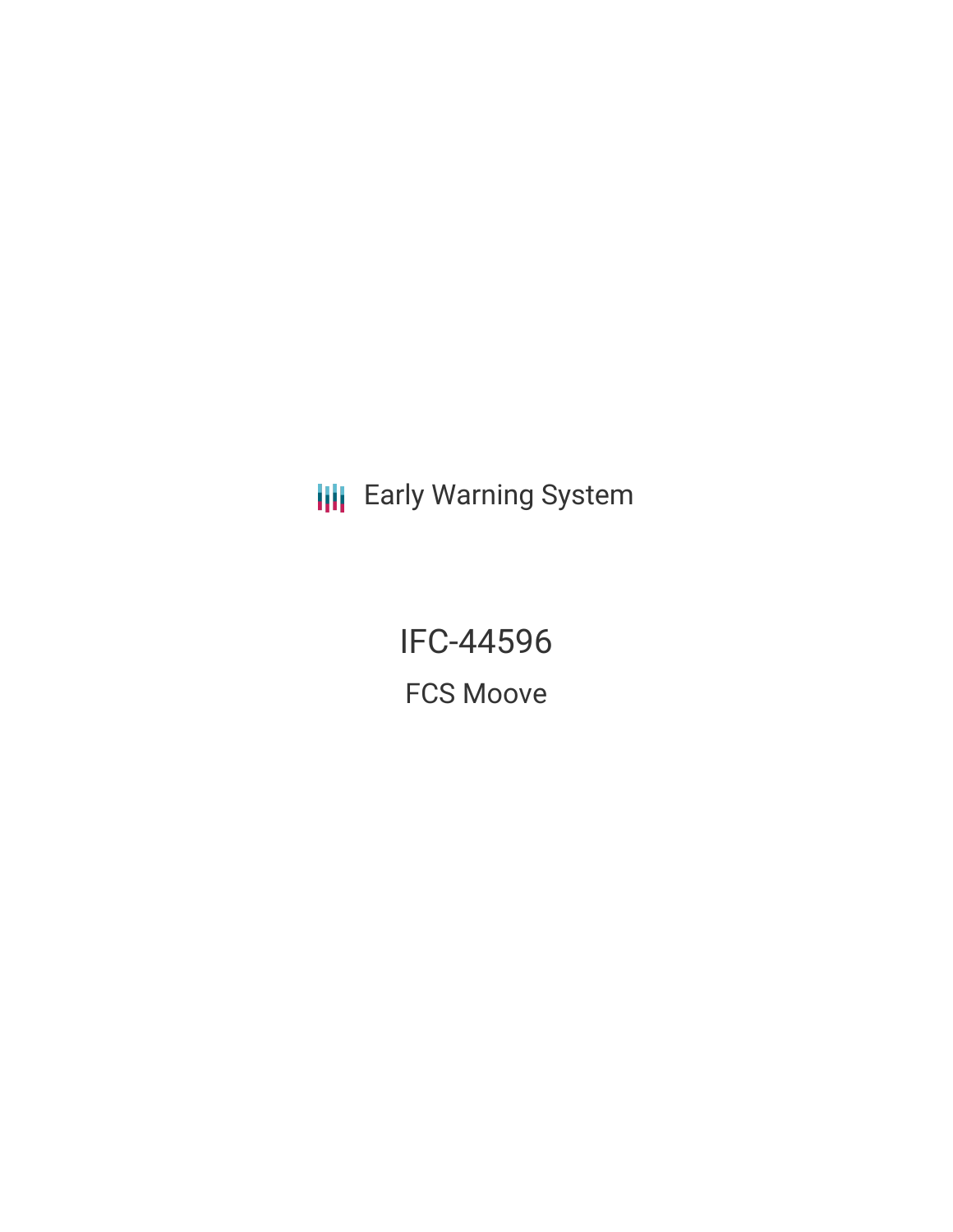# **Quick Facts**

| <b>Countries</b>               | Nigeria                                 |
|--------------------------------|-----------------------------------------|
| <b>Specific Location</b>       | Lagos                                   |
| <b>Financial Institutions</b>  | International Finance Corporation (IFC) |
| <b>Status</b>                  | Active                                  |
| <b>Bank Risk Rating</b>        | B                                       |
| <b>Voting Date</b>             | 2021-06-14                              |
| <b>Borrower</b>                | MOOVE AFRICA B.V.                       |
| <b>Sectors</b>                 | Transport                               |
| <b>Investment Type(s)</b>      | Loan                                    |
| <b>Investment Amount (USD)</b> | $$30.00$ million                        |
| <b>Project Cost (USD)</b>      | \$100.00 million                        |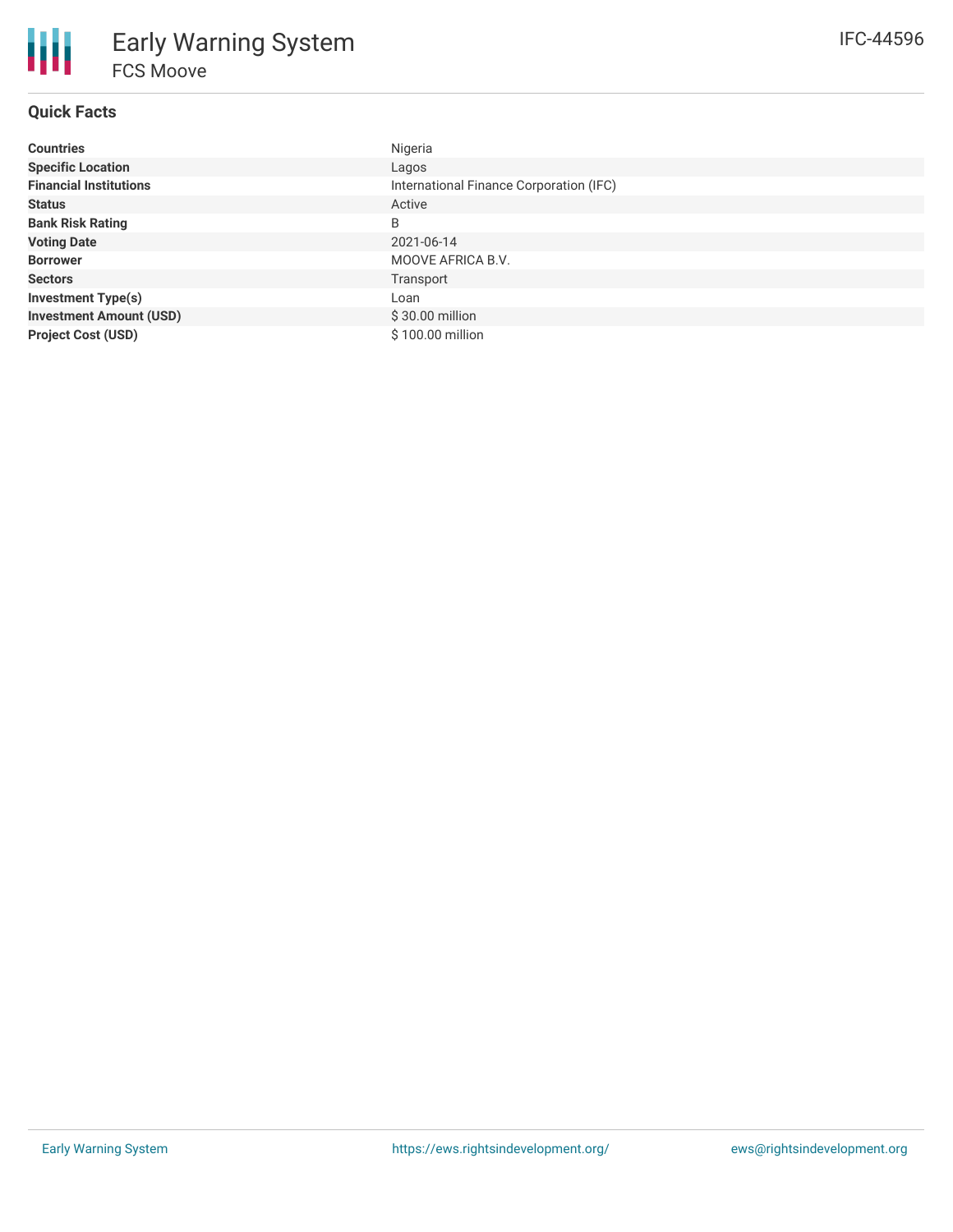

## **Project Description**

According to the bank website, Moove Africa is a Nigeria based company that was selected by Uber as its exclusive fleet manager in Sub-Saharan Africa (outside of South Africa). IFC is considering a debt investment of up to US\$ 30 million to finance part of the company's business plan in Lagos, including the purchase of additional vehicles to increase Moove's current fleet from about 600 to about 2,000 vehicles.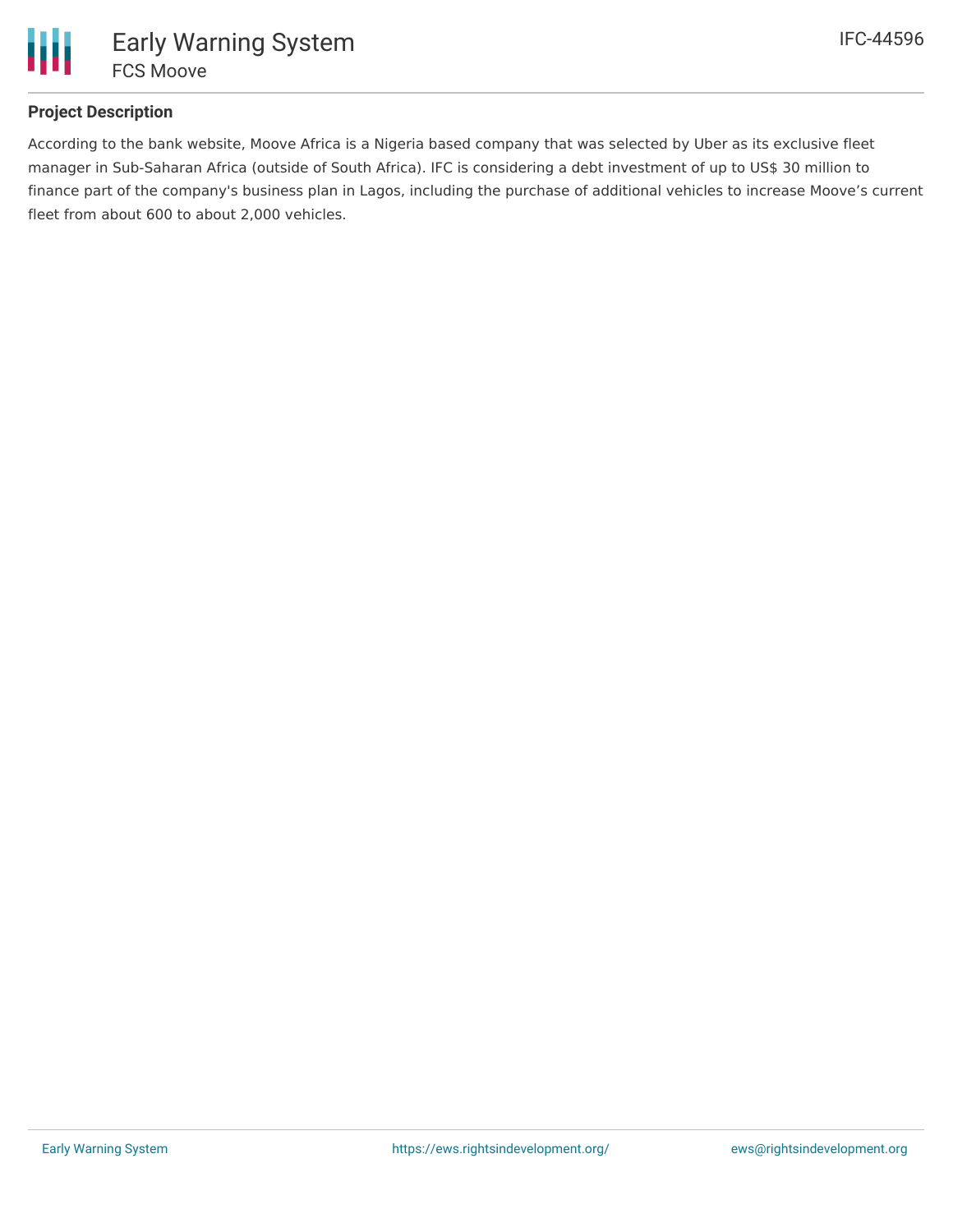# **Investment Description**

• International Finance Corporation (IFC)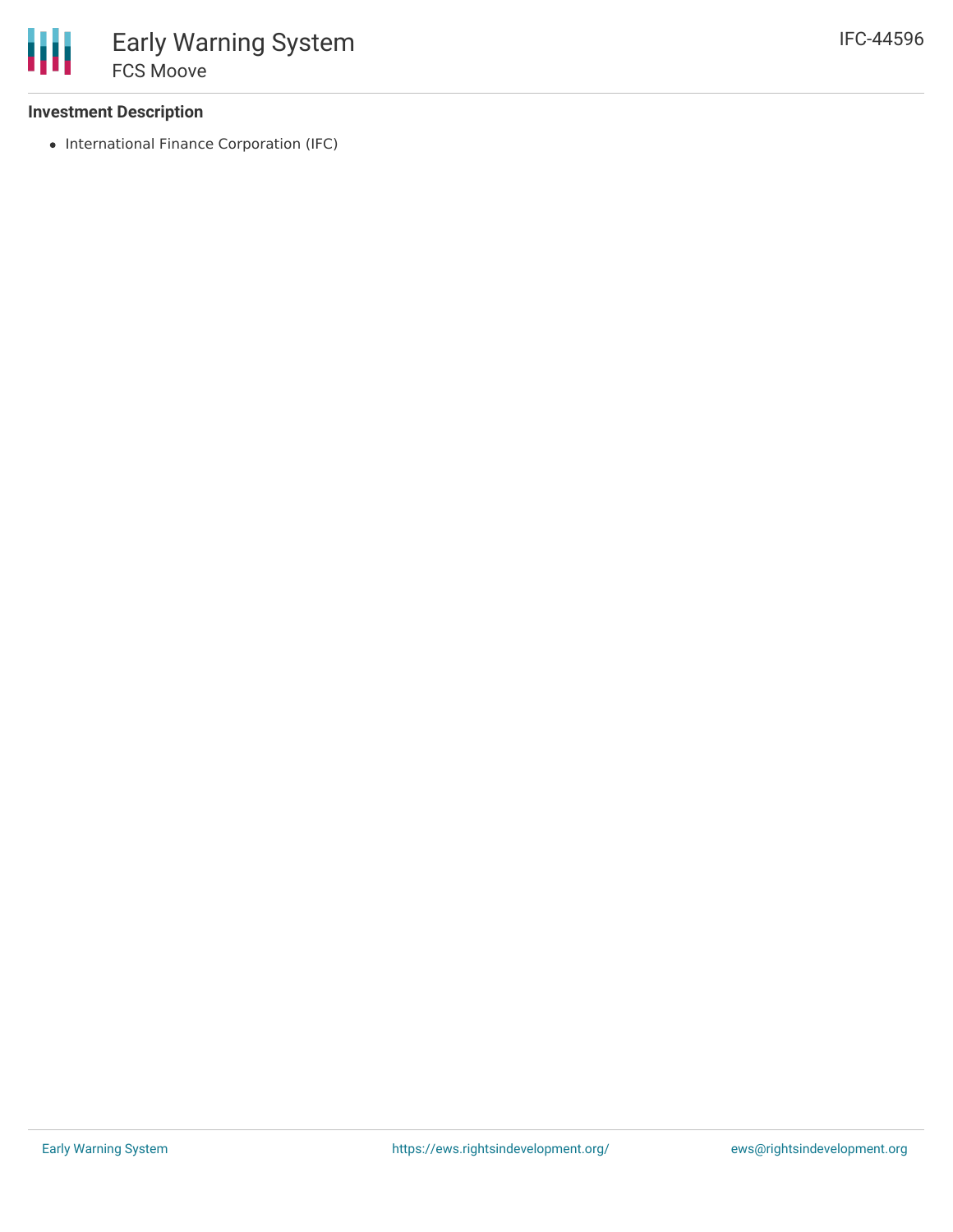

| <b>Private Actor 1</b> | <b>Private Actor</b><br>1 Role | <b>Private Actor</b><br>1 Sector | <b>Relation</b>          | <b>Private Actor 2</b> | <b>Private Actor</b><br>2 Role | <b>Private Actor</b><br>2 Sector |
|------------------------|--------------------------------|----------------------------------|--------------------------|------------------------|--------------------------------|----------------------------------|
| $\sim$                 | $\sim$                         | $\sim$                           | $\overline{\phantom{a}}$ | Moove Africa B.V.      | Client                         | $\sim$                           |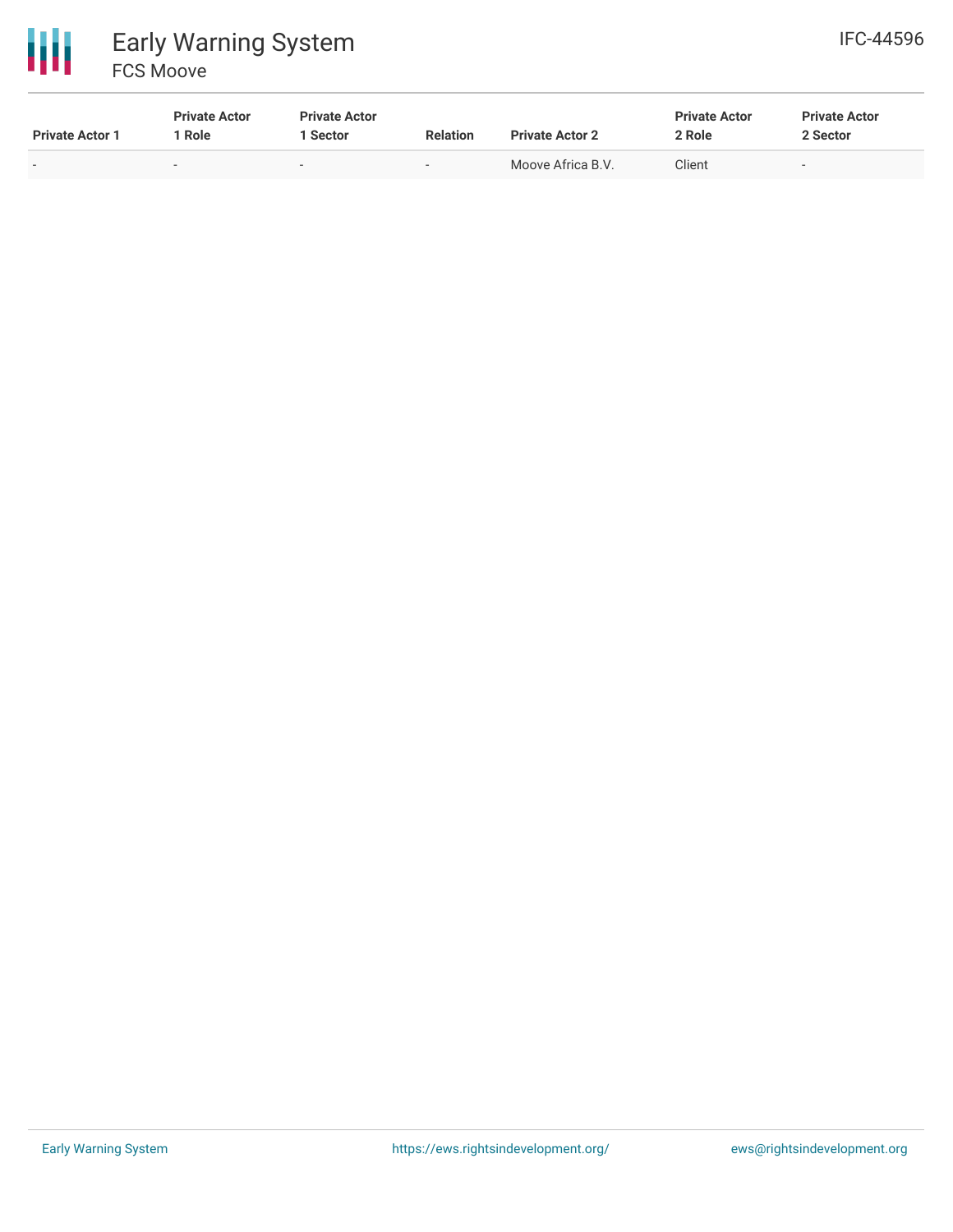#### **Contact Information**

CONTACT INFORMATION

Moove Africa Moove Inquiries

info@moove.africa www.moove.africa

#### ACCESS TO INFORMATION

You can submit a request for information disclosure at: https://disclosures.ifc.org/#/inquiries

If you believe that your request for information from IFC has been unreasonably denied, or that this Policy has been interpreted incorrectly, you can submit a complaint at the link above to IFCÕs Access to Information Policy Advisor, who reports directly to IFCÕs Executive Vice President.

#### ACCOUNTABILITY MECHANISM OF IFC/MIGA

The Compliance Advisor Ombudsman (CAO) is the independent complaint mechanism and fact-finding body for people who believe they are likely to be, or have been, adversely affected by an IFC or MIGA- financed project. If you submit a complaint to the CAO, they may assist you in resolving a dispute with the company and/or investigate to assess whether the IFC is following its own policies and procedures for preventing harm to people or the environment. If you want to submit a complaint electronically, you can email the CAO at CAO@worldbankgroup.org You can learn more about the CAO and how to file a complaint at http://www.cao-ombudsman.org